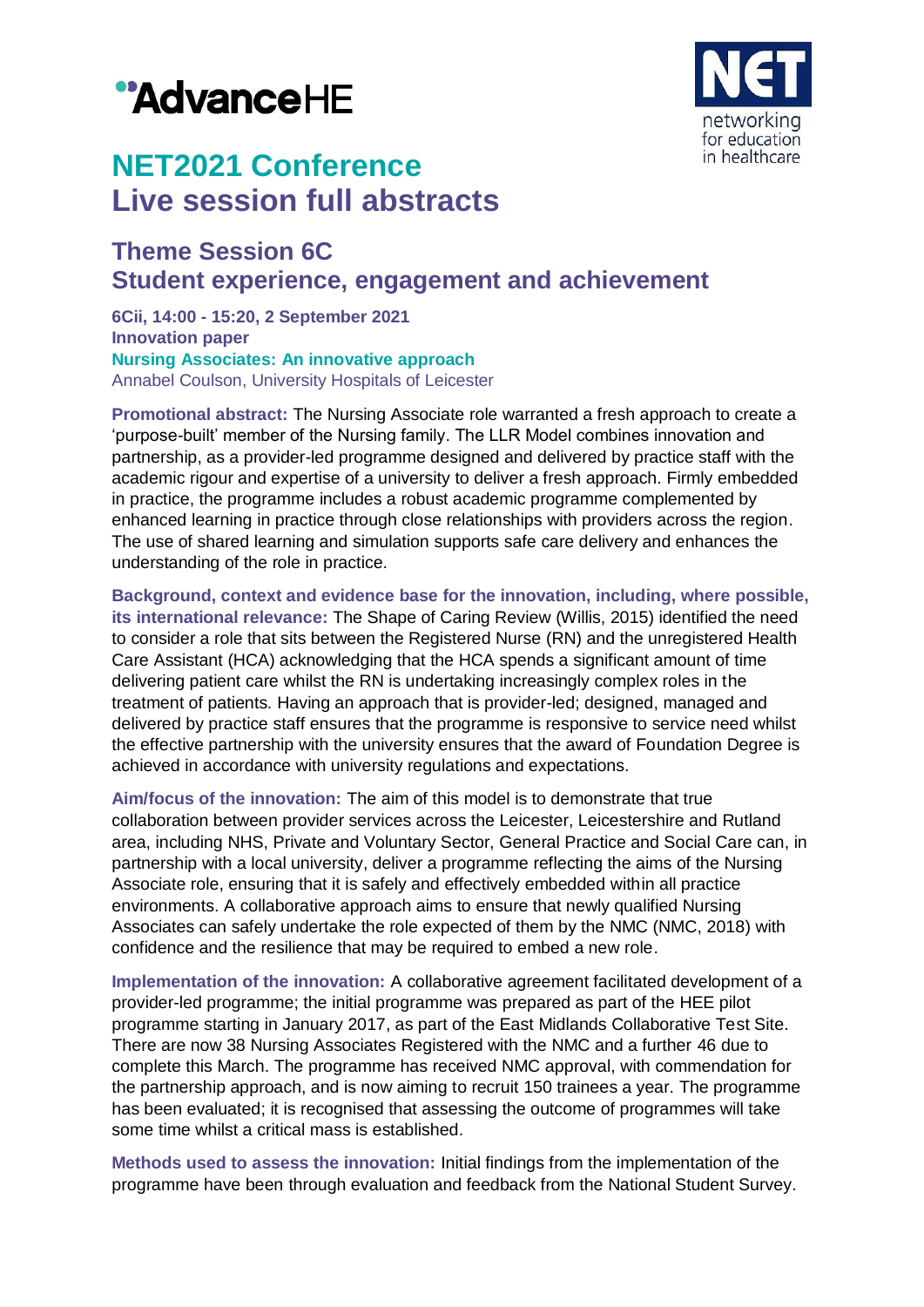Results demonstrated a 97.6% satisfaction overall; 100% satisfaction for "staff are good at explaining things." Regular feedback is received from learners around how well the programme is preparing them for practice and engagement with managers from all practice areas though a Steering Group reviews the effectiveness of implementation; a recent Care Quality Commission (CQC) review within an acute trust has identified the provider-led approach as best practice. More formal review and analysis will be commenced this year as part of PhD studies.

**Key findings:** Evaluations have taken place with learners and with practice areas to explore how the role is being embedded and utilised to support skill mix. These would suggest that the role is being valued and the development of skills is supporting the workforce, however numbers are small and further work is needed. Further research will be undertaken as the number of Nursing Associates registered increases and the impact on skill mix can be effectively explored. Research will take an ethnographical approach to investigate the interaction between different members of the nursing workforce and how the Nursing Associate role supports care delivery.

**Three key points to indicate how your work contributes to knowledge development within the selected theme:**

- Develop a greater awareness of how true partnership between providers and higher education institutes can promote effective learning.
- Consider how a provider-led education programme supports the embedding of a role into practice.
- Explore how an innovative approach leads to increasing confidence and emotional resilience in preparing to undertake a new role.

#### **References:**

Health Education England (2015) *Raising the Bar Shape of Caring: A Review of the Future Education and Training of Registered Nurses and Care Assistants*. London, HEE.

Nursing and Midwifery Council (2018) *Standards of proficiency for nursing associates*. London, NMC.

**Keywords:** Nursing Associate, Partnership, Educational Quality.

#### **6Ciii, 14:00 - 15:20, 2 September 2021 Issues for debate paper Are students adequately prepared for graduate practice? An exploration of the wellbeing of newly qualified Registered Nurses** Brenda Munro, States of Guernsey

**Promotional abstract:** The global shortage of nurses demands effective strategies to improve recruitment, reduce attrition and improve the wellbeing of the existing nursing workforce. The transition from student nurse to registered practicing nurse has been recognised as stressful. Alarming reports of early career stress and burnout leading to the attrition of 20% of newly qualified Registered Nurses (Kelly *et al*., 2017) would appear to suggest that student nurses are not adequately prepared for graduate practice. The wellbeing of newly qualified nurses will be explored and the implications for practice will be debated.

**Key concepts to be addressed, including, where possible, the international relevance:** This paper will provide an opportunity to debate the factors affecting the wellbeing of 21st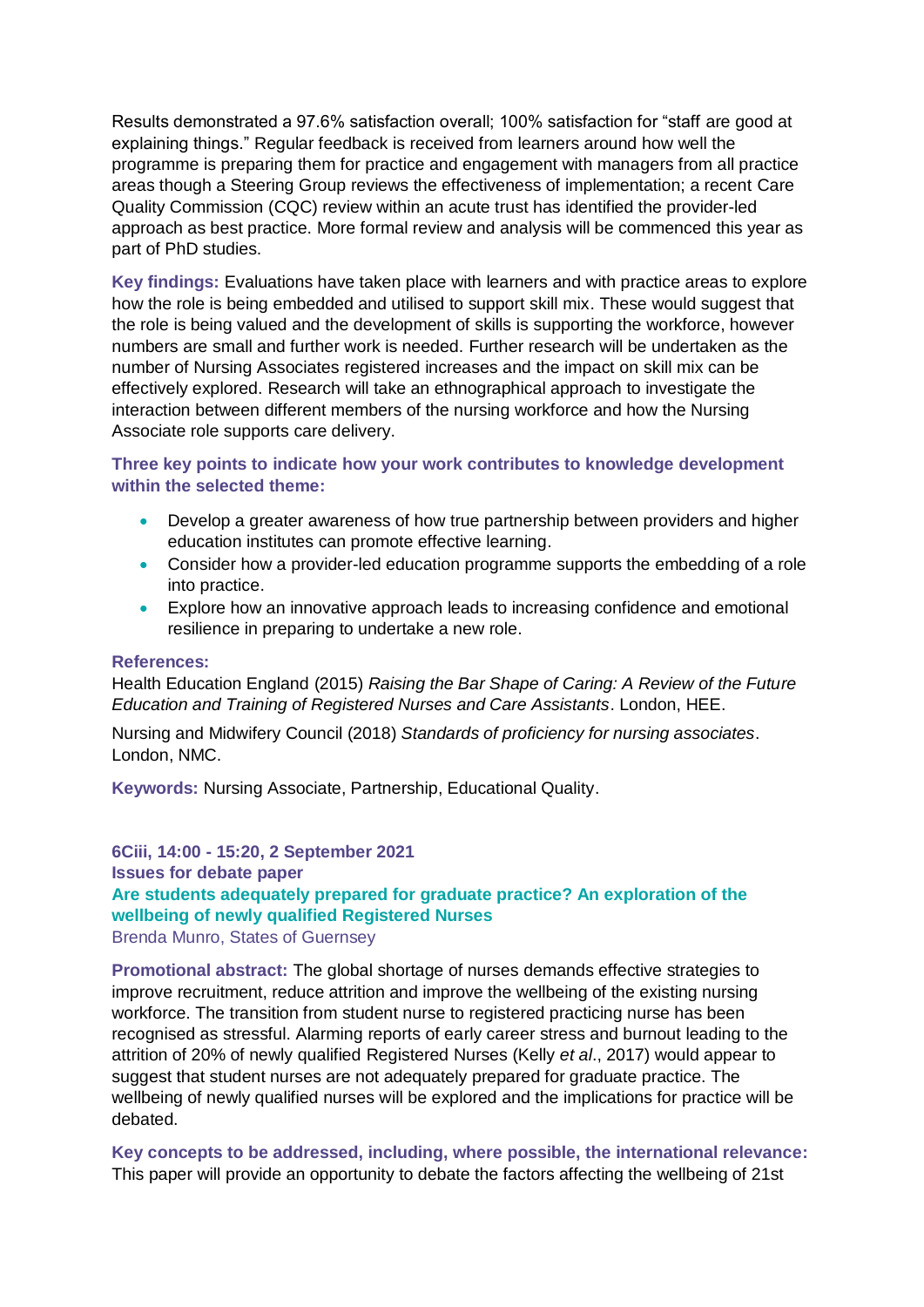Century student nurses as they make the transition from student nurse to graduate practicing nurse. The key concepts of stress, burnout, psychological capital, transition shock, horizontal violence in the workplace and wellbeing, within the first year of practice, will be explored. The role of the employing organisation in generating an ethical climate and culture which facilitates staff wellbeing, to ensure quality patient care through the effective transition and retention of newly qualified nurses will be presented for further debate.

**Aim(s)/focus:** The aims of the paper are to:

- Provide a brief overview of an effective healthcare system based on health systems analysis.
- Present the findings of a small study exploring the wellbeing of newly qualified Registered Nurses, within the first eight months of taking up post, in a local health service.
- Explore the key factors which affect nurses' wellbeing as they make the transition from 21st Century student nurse to graduate practicing nurse.
- Debate the role of the employing organisation in generating an ethical climate and culture which facilitates staff wellbeing.

**Evidence base and literature informing the arguments:** The paper is underpinned by a wide range of literature including: Literature relating to wellbeing, health systems analysis, transition theory. See references.

**Issues for debate:** Issues for debate will include:

- Reports of early career stress and burnout leading to the attrition of 20% of newly qualified Registered Nurses would appear to suggest that student nurses are not adequately prepared for graduate practice.
- High levels of 'study burnout' during the Nursing programme can have an impact on ability to learn, resulting in 'competence crisis' and poor psychological wellbeing.
- How do we prepare our students for graduate practice?
- How do we provide support to enable them to develop and maintain their wellbeing as they transition from 21st Century student nurse to graduate practicing nurse?

**Three key points to indicate how your work contributes to knowledge development within the selected theme:**

- 1. 21st Century student nurses need to be prepared for graduate practice. The transition from student nurse to registered practicing nurse has been recognised as stressful, leading to burnout and attrition.
- 2. The paper explores the key factors, as identified through a small study, which affect nurses' wellbeing as they make the transition from 21st Century student nurse to graduate practicing nurse.
- 3. The paper will consider the support 21st Century student nurses need to develop and maintain their wellbeing to reduce attrition and facilitate transition into the practice environment.

#### **References:**

Baclig, J.T. (2015) 'Bullying and lateral violence in nursing.' RN.com [online]. Available at: <https://www.rn.com/bullying-and-lateral-violence-in-nursing/> [Accessed 18th July 2019].

Bakker, A. (2019) 'Job Demands-Resources Model' [online]. Available at: <http://www.arnoldbakker.com/jdrmodel.php> [Accessed 20th July 2019].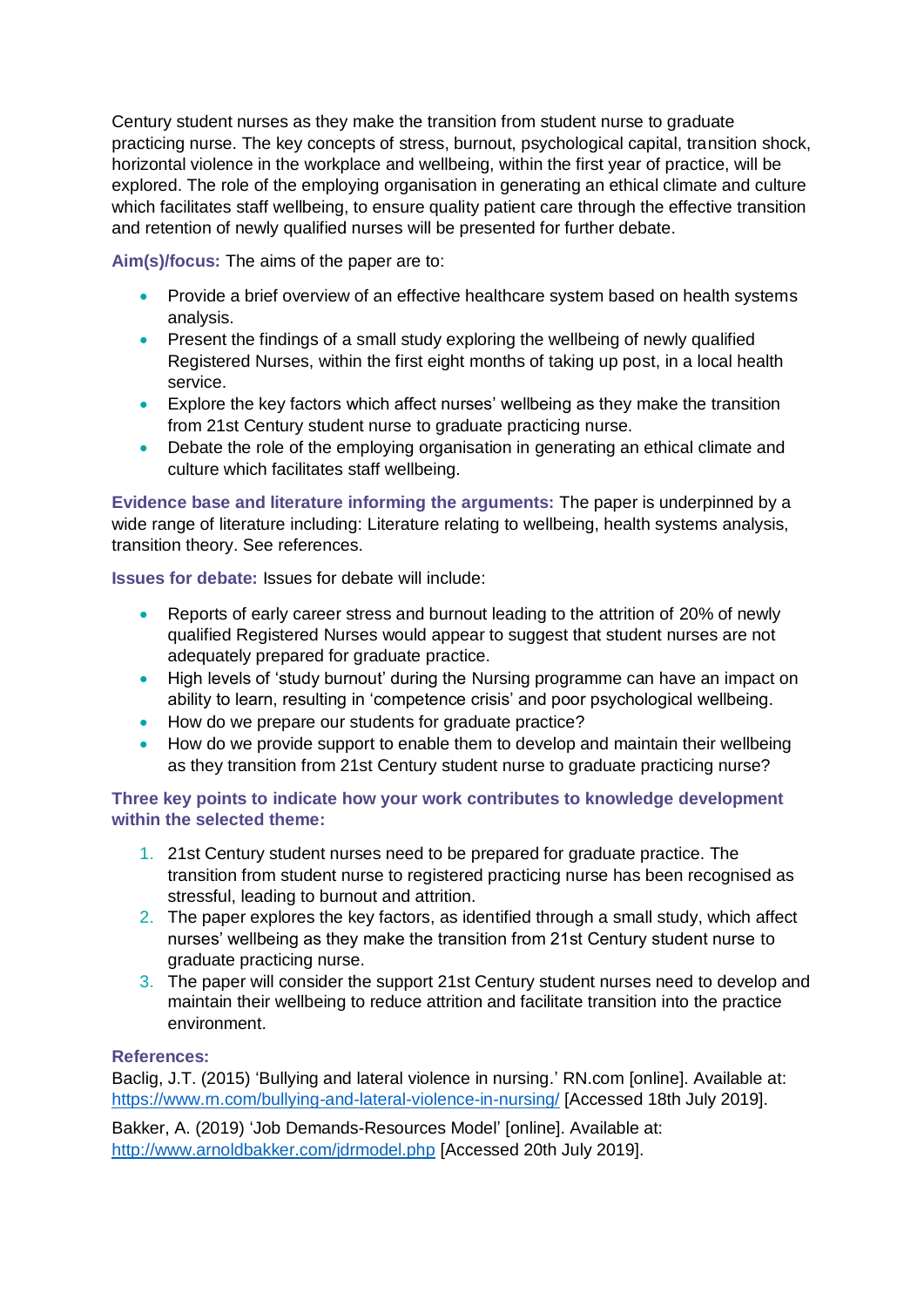Buchan, J., Seccombe, I., Gershlick, B. & Charlesworth, A. (2017). *In short supply: pay policy and nurse numbers. Workforce profile and trends in the English NHS*. London: The Health Foundation.

Dall'Ora, C. (2018) 'Fund research that helps to tackle the causes of nurses' sickness absence.' *Nursing Times*, 27 November, 114 (11), 149.

Dames, S. (2019) 'THRIVEable work environments: A study of interplaying factors that enable novice nurses to thrive.' *Journal of Nursing Management*, 27, 567- 574.

Darzi, A. & Evans, T. (2016) 'The global shortage of health workers-an opportunity to transform care.' *The Lancet*, 25 November, 388 (10060), 2576- 2577.

Duchscher, J.B. (2009) 'Transition shock: the initial stage of role adaptation for newly graduated registered nurses.' *Journal of Advanced Nursing*, 65(5), 1103- 1113.

Dussault, G. & Vujicic, M. (2010) 'Demand and supply of human resources for health', in Carrin, C., Buse, K., Heggenhoughen, K. & Quah, S.R. (eds), *Health systems policy, finance and organization*. pp. 296-302. Oxford: Academic Press.

Health Education England (2014) 'Growing nursing numbers. Literature review on nurses leaving the NHS.' [online]. Available at:

[https://hee.nhs.uk/sites/default/files/documents/Nurses%20leaving%20practice%20-](https://hee.nhs.uk/sites/default/files/documents/Nurses%20leaving%20practice%20-%20Literature%20Review.pdf) [%20Literature%20Review.pdf](https://hee.nhs.uk/sites/default/files/documents/Nurses%20leaving%20practice%20-%20Literature%20Review.pdf) [Accessed: 26th May 2018].

Health Education England (2019) 'Preceptorship' [online]. Available at: <https://www.hee.nhs.uk/our-work/capitalnurse/workstreams/preceptorship> [Accessed 19th July 2019].

Kelly, L.A., Baker, M.E. & Horton, K.L. (2017.' Code compassion: A caring fatigue reduction intervention.' *Nursing Management*, May 2017, 18- 22.

Kramer, M., Brewer, B.B. & Maguire, P. (2011) 'Impact of healthy work environments on new graduate nurses' environmental reality shock.' *Western Journal of Nursing Research*, 35(3), 348-383.

Laschinger, H.K.S. (2012) 'Job and career satisfaction and turnover intentions of newly graduated nurses.' *Journal of Nursing Management*, 20, 472- 484.

National Audit Office (2016) 'Managing the supply of NHS clinical staff in England.' [online] Available at: [https://www.nao.org.uk/wp-content/uploads/2016/02/Managing-the-supply-of-](https://www.nao.org.uk/wp-content/uploads/2016/02/Managing-the-supply-of-NHS-clinical-staff-in-England.pdf)[NHS-clinical-staff-in-England.pdf](https://www.nao.org.uk/wp-content/uploads/2016/02/Managing-the-supply-of-NHS-clinical-staff-in-England.pdf) [Accessed 10th July 2019].

Nursing and Midwifery Council (2018a). *Realising professionalism: Standards for education and training. Part 3: Standards for pre-registration nursing programmes* [online]. Available at: [https://www.nmc.org.uk/globalassets/sitedocuments/education-standards/programme](https://www.nmc.org.uk/globalassets/sitedocuments/education-standards/programme-standards-nursing.pdf)[standards-nursing.pdf](https://www.nmc.org.uk/globalassets/sitedocuments/education-standards/programme-standards-nursing.pdf) [Accessed 12th June 2019].

Nursing and Midwifery Council (2018b) *The code. Professional standards of practice and behaviour for nurses, midwives and nursing associates*. London: Nursing and Midwifery Council.

Nursing and Midwifery Council (2019) *The NMC register 31 March 2019* [online]. Available at: [https://www.nmc.org.uk/globalassets/sitedocuments/other-publications/nmc-register-data](https://www.nmc.org.uk/globalassets/sitedocuments/other-publications/nmc-register-data-march-19.pdf)[march-19.pdf](https://www.nmc.org.uk/globalassets/sitedocuments/other-publications/nmc-register-data-march-19.pdf) [Accessed 11th July 2019].

**Keywords:** Wellbeing, Transition Shock, New Graduate Nurses.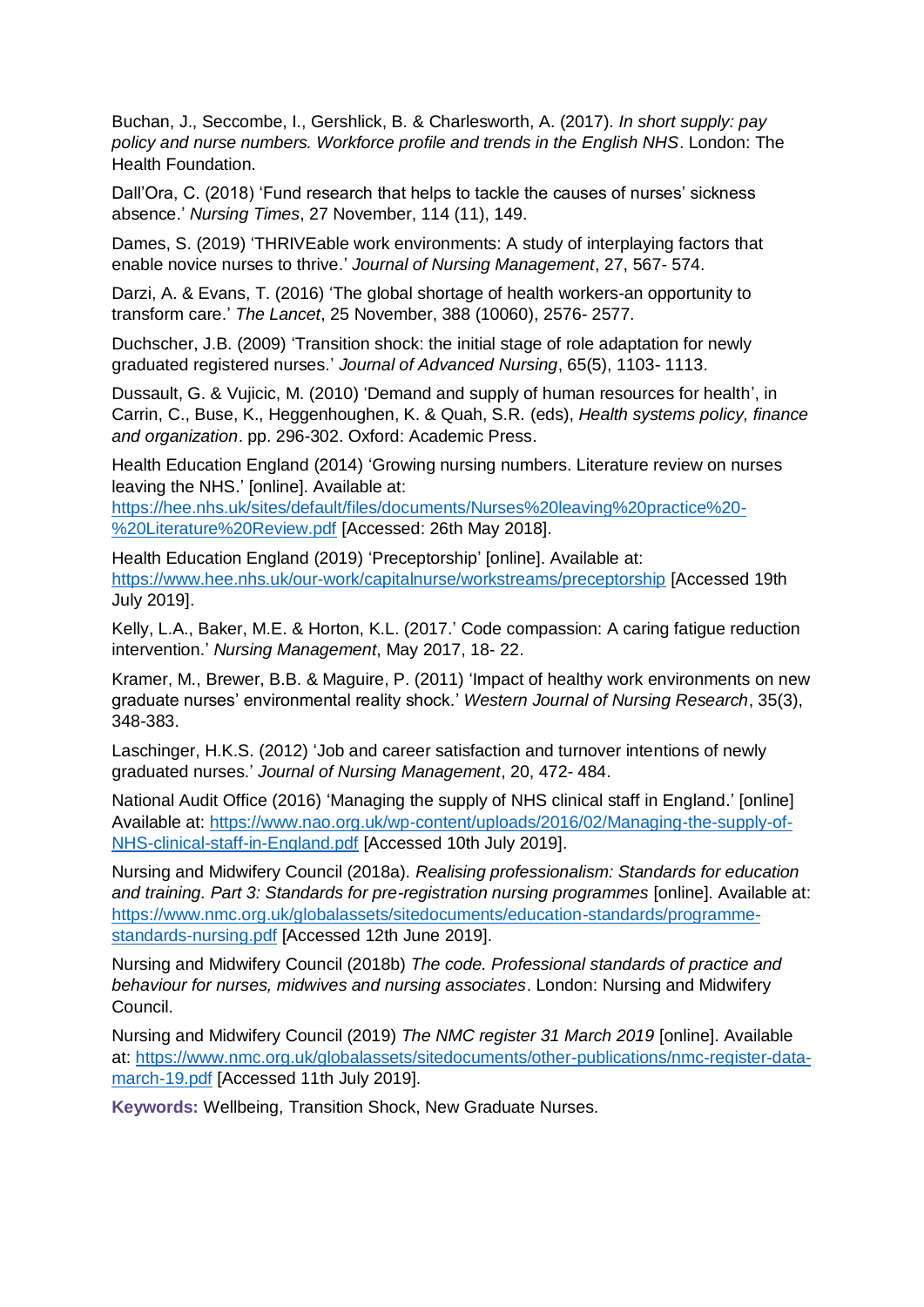#### **6Civ, 14:00 - 15:20, 2 September 2021 Research paper Nursing Associates: An exploration of the perceptions, workforce contributions and future aspirations of a new registered healthcare professional group through the lens of systems theory**

Dr Pauline Morgan and Dr Neil Summers, The Open University

**Promotional abstract:** The first Nursing Associates (NAs) entered the Nursing and Midwifery Council's (NMC) register in 2019. To date, there has been only a small number of studies exploring how the role is perceived in practice and the formation of the professional identity of the NA (Kessler *et al*., 2020; King *et al*., 2020). This provided an opportunity to contribute to this emerging field of research. The study and research findings will be explored in this session.

**Background, including underpinning literature and, wherever possible, the international relevance of the research:** The first NAs entered the NMC register in 2019. To date, there has been only a small number of studies exploring how the role is perceived in practice and the formation of the professional identity of the NA (Kessler *et al.*, 2020, King *et al.,* 2020). This provides an opportunity to contribute to this emerging field of research.

#### **Aim(s) and/or research question(s)/research hypothesis(es):**

- To explore the rationale behind the participants' commitment to undertake the NA programme along with any changes in perception of the NA qualified role as perceived by the NA of the wider MDT workforce.
- To gain insight into the future career development and career pathway routes that NAs would like to aspire to post qualification.
- To determine how the England NA role and experiences compare to international equivalents.

**Research methodology/research design, any ethical issues, and methods of data collection and analysis:** The sample will comprise Open University (OU) trainee Nurse Associates (TNA) and Nurse Associates in the South of England. This is an exploratory study using a mixed-methods methodology guided by a conceptual framework based on ecological systems theory, using a predominately qualitative approach. The project will explore the professional role identities, how they feel they are perceived by patients and other healthcare professionals and future career aspirations of NA's through questionnaires and focus groups. Data will be collected via an online survey ( $n = 50$ ) and online recorded focus groups (n =24). Data analysis will employ NVivo The literature review will enable international comparisons.

**Key findings and recommendations:** The findings will provide insight into how this role is impacting in practice, provide evidence to allow comparison to similar roles in an international context and create opportunities for further collaborative research including identification of potential case studies. The findings will be of interest to other higher education institutions and Health and Social Care providers.

#### **Three key points to indicate how your work contributes to knowledge development within the selected theme:**

- Greater understanding as to how the NA role is embedding in practice.
- Provide insight if the future career aspirations of NAs.
- Compare the role of NAs in England with similar international roles.